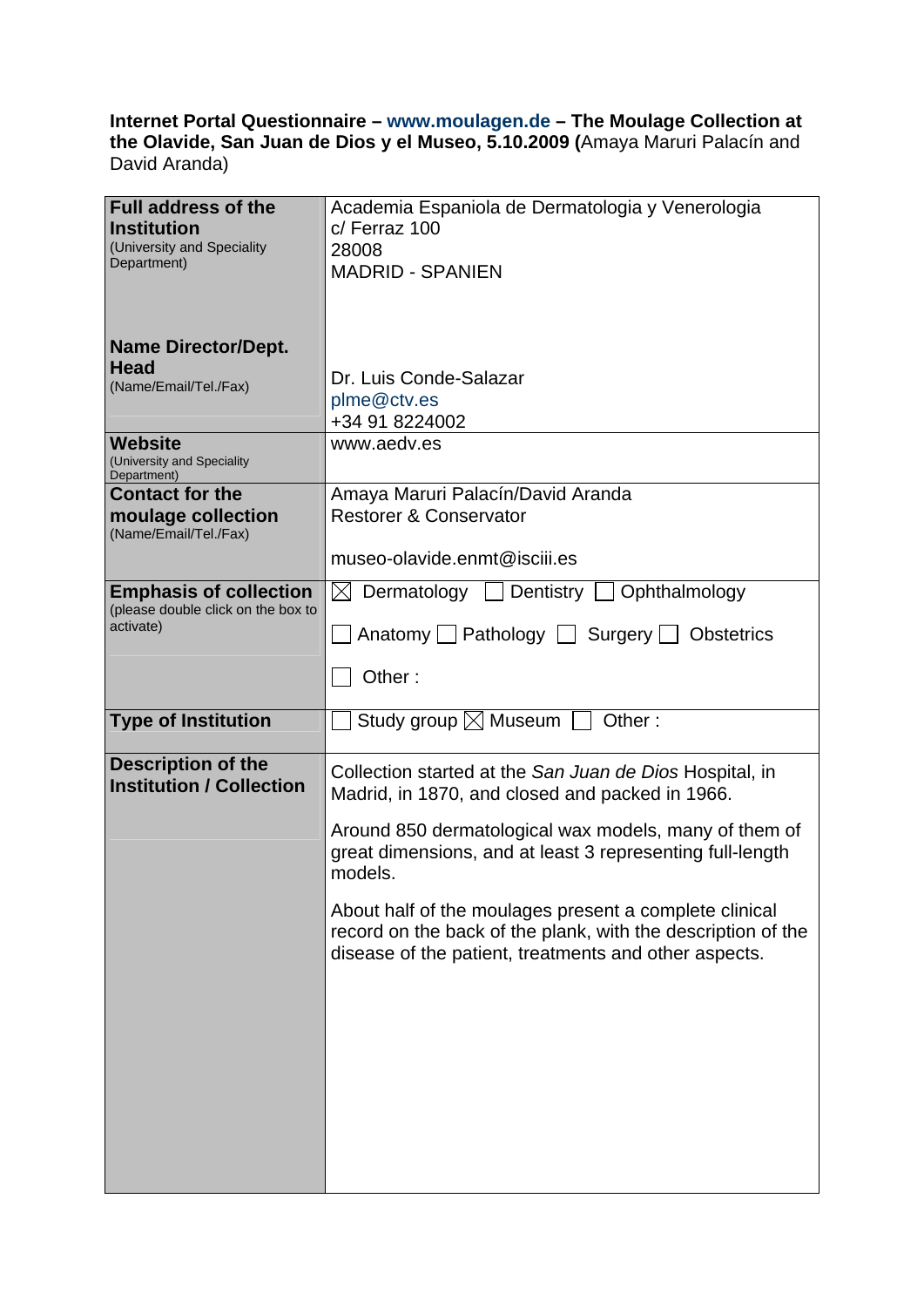| <b>Number of moulages</b><br>(please differentiate between<br>moulages and wax models!) | Moulages: Undeterminated (800-1200)<br>(pure body casts)                                                                                                                                                                                                        |
|-----------------------------------------------------------------------------------------|-----------------------------------------------------------------------------------------------------------------------------------------------------------------------------------------------------------------------------------------------------------------|
|                                                                                         | wax moulages $\Box$ synthetic moulages<br>other:                                                                                                                                                                                                                |
|                                                                                         | <b>Wax Models:</b><br>(e.g developmental series by ZIEGLER, reliefs by KURIGER, anatomical bone models<br>in wax by SEIFERT, or similar)                                                                                                                        |
|                                                                                         | Other:<br>(pathological changes to organs etc.)                                                                                                                                                                                                                 |
| Dating the moulages                                                                     | 1870 - 1950                                                                                                                                                                                                                                                     |
| Moulage makers / wax<br>moulders known by                                               | not available                                                                                                                                                                                                                                                   |
| name                                                                                    | occasional                                                                                                                                                                                                                                                      |
|                                                                                         | $\boxtimes$ all                                                                                                                                                                                                                                                 |
|                                                                                         | The following:                                                                                                                                                                                                                                                  |
|                                                                                         | Enrique Zofio, José Barta, Rafel López.                                                                                                                                                                                                                         |
| Doctors known by                                                                        | unknown                                                                                                                                                                                                                                                         |
| name<br>(who have worked with or written<br>about moulages)                             | occasional                                                                                                                                                                                                                                                      |
|                                                                                         | The following:                                                                                                                                                                                                                                                  |
|                                                                                         | Olavide, Castelo, Azúa, Sanchez-Covisa, Bejarano, Isla,<br>Sainz de Aja, etc.                                                                                                                                                                                   |
| <b>Literature (historical)</b><br>(in which moulages were                               | unknown                                                                                                                                                                                                                                                         |
| illustrated or described)                                                               | occasional<br>$\boxtimes$                                                                                                                                                                                                                                       |
|                                                                                         | The following:                                                                                                                                                                                                                                                  |
|                                                                                         | Actas Dermo-sifiliográficas; Ecos Españoles de<br>Dermatología y Sifiliografía; Revista Especial de<br>Oftalmología, Dermatología, Sifiliografía y Afecciones<br>urinarias; meetings and congress of the end of XIX<br>century and first decades of XX century. |
| Data about patients'<br>medical histories                                               | unknown                                                                                                                                                                                                                                                         |
| (background information)                                                                | occasional<br>IХI                                                                                                                                                                                                                                               |